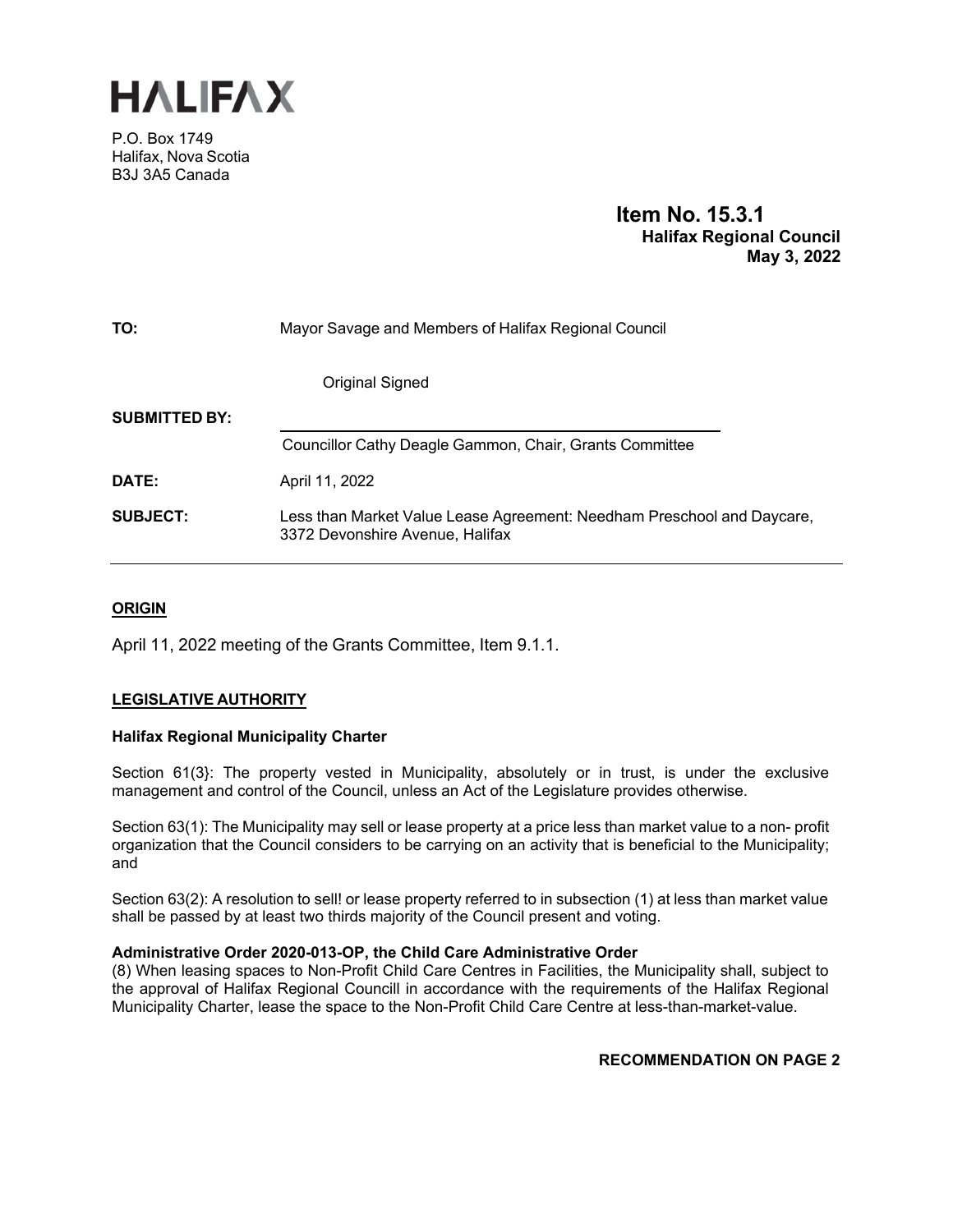### **Administrative Order 58 - Delegation of Certain Authorities**

The provisions of Section 13 (Delegation - Less than Market Value Rent) do not apply as the term of the proposed lease agreement is greater than one year.

Grants Committee Terms of Reference, Section 4, Subsection 4.1

4.1 Advise Regional Council on all matters related to the allocation of grants, as defined by Regional Council

#### **RECOMMENDATION**

The Grants Committee recommends that Halifax Regional Council authorize the Mayor and Municipal Clerk to negotiate and enter into a less than market value lease agreement with Needham Preschool and Daycare for the premises located at Needham Community Center, 3372 Devonshire Avenue, Halifax and such lease agreement shall contain key terms and conditions substantially similar to those set out in Table 1 in the discussion section of the staff reported dated February 22, 2022.

### **BACKGROUND**

The Grants Committee received a staff recommendation report dated February 22, 202 to consider the Less Than Market Value Lease: Needham Preschool and Daycare, 3372 Devonshire Avenue, Halifax.

For further information refer to the attached staff recommendation report dated February 22, 2022.

#### **DISCUSSION**

The Grants Committee considered the staff report dated February 22, 2022 and approved the recommendation to Halifax Regional Council as outlined in this report.

#### **FINANCIAL IMPLICATIONS**

Financial implications are outlined in the attached staff report dated February 22, 2022

#### **RISK CONSIDERATION**

Risk consideration is outlined in the attached staff report dated February 22, 2022

#### **COMMUNITY ENGAGEMENT**

The Grants Committee is comprised six citizen members and six Councillors. Meetings are live webcast on Halifax.ca. The agenda, reports, video, and minutes of the Standing Committee are posted on Halifax.ca.

For further information on Community Engagement refer to the attached staff report dated February 22, 2022.

### **ENVIRONMENTAL IMPLICATIONS**

Environmental implications are outlined in the staff report dated February 22, 2022.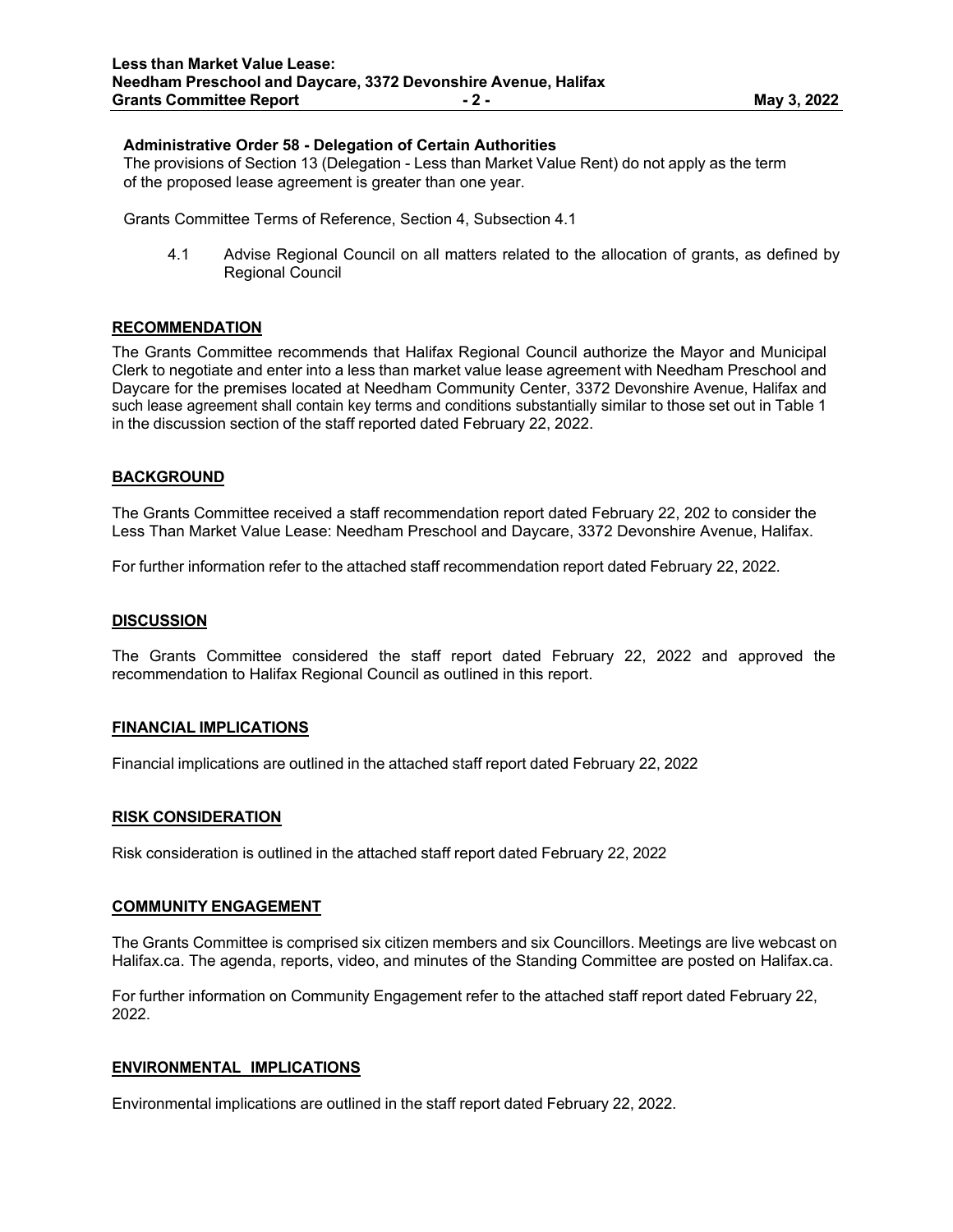# **ALTERNATIVES**

Alternatives are outlined in the attached staff report dated February 22, 2022.

 $\mathcal{L} = \mathcal{L} \times \mathcal{L}$  , where  $\mathcal{L} = \mathcal{L} \times \mathcal{L}$  , where  $\mathcal{L} = \mathcal{L} \times \mathcal{L}$  , where  $\mathcal{L} = \mathcal{L} \times \mathcal{L}$ 

### **ATTACHMENTS**

Attachment 1 – Staff recommendation report dated February 22, 2022.

A copy of this report can be obtained online at halifax.ca or by contacting the Office of the Municipal Clerk at 902.490.4210.

Report Prepared by: Catherine Campbell, Legislative Assistant, Municipal Clerk's Office 782-641-0796.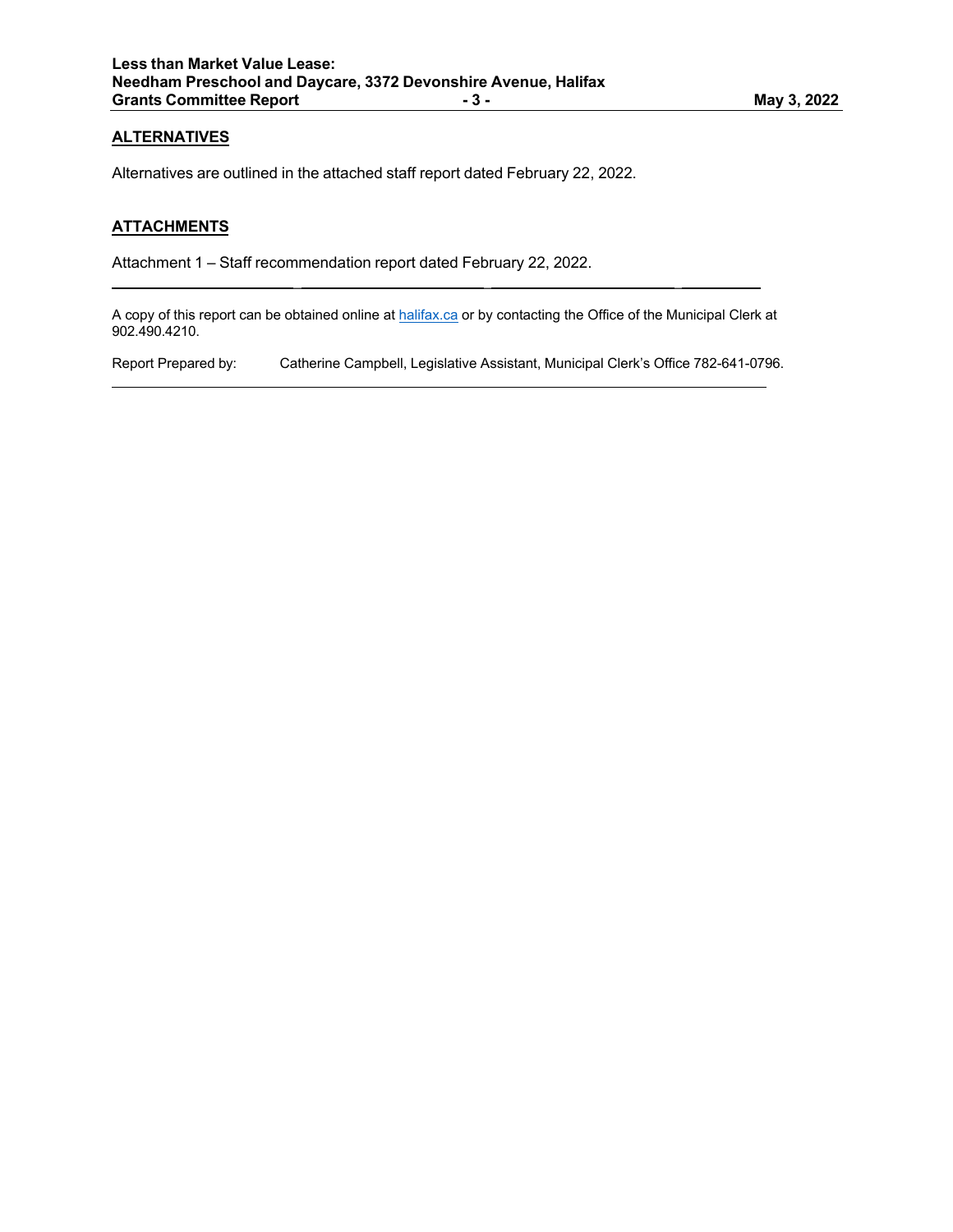

P.O. Box 1749 Halifax. Nova Scotia B3J 3A5 Canada

# Item No.  $9.1.1$ **Grants Committee** April 11, 2022

| TO:                  | Chair and Members of the Halifax Regional Municipality Grants Committee                                |  |  |
|----------------------|--------------------------------------------------------------------------------------------------------|--|--|
| <b>SUBMITTED BY:</b> | (Original Signed)                                                                                      |  |  |
|                      | Jacques Dubé, Chief Administrative Officer                                                             |  |  |
| DATE:                | <b>February 22, 2022</b>                                                                               |  |  |
| <b>SUBJECT:</b>      | Less than Market Value Lease: Needham Preschool and Daycare, 3372<br><b>Devonshire Avenue, Halifax</b> |  |  |

# **ORIGIN**

This report originates with the accepted letter of Offer to Lease, Needham Preschool and Daycare located at 3372 Devonshire Avenue, Halifax.

# **LEGISLATIVE AUTHORITY**

# **Halifax Regional Municipality Charter**

Section 61(3): The property vested in Municipality, absolutely or in trust, is under the exclusive management and control of the Council, unless an Act of the Legislature provides otherwise.

Section 63(1): The Municipality may sell or lease property at a price less than market value to a non-profit organization that the Council considers to be carrying on an activity that is beneficial to the Municipality; and

Section 63(2): A resolution to sell or lease property referred to in subsection (1) at less than market value shall be passed by at least two thirds majority of the Council present and voting.

### Administrative Order 2020-013-OP, the Child Care Administrative Order

(8) When leasing spaces to Non-Profit Child Care Centres in Facilities, the Municipality shall, subject to the approval of Halifax Regional Council in accordance with the requirements of the Halifax Regional Municipality Charter, lease the space to the Non-Profit Child Care Centre at less-than-market-value.

# **Administrative Order 58 - Delegation of Certain Authorities**

The provisions of Section 13 (Delegation - Less than Market Value Rent) do not apply as the term of the proposed lease agreement is greater than one year.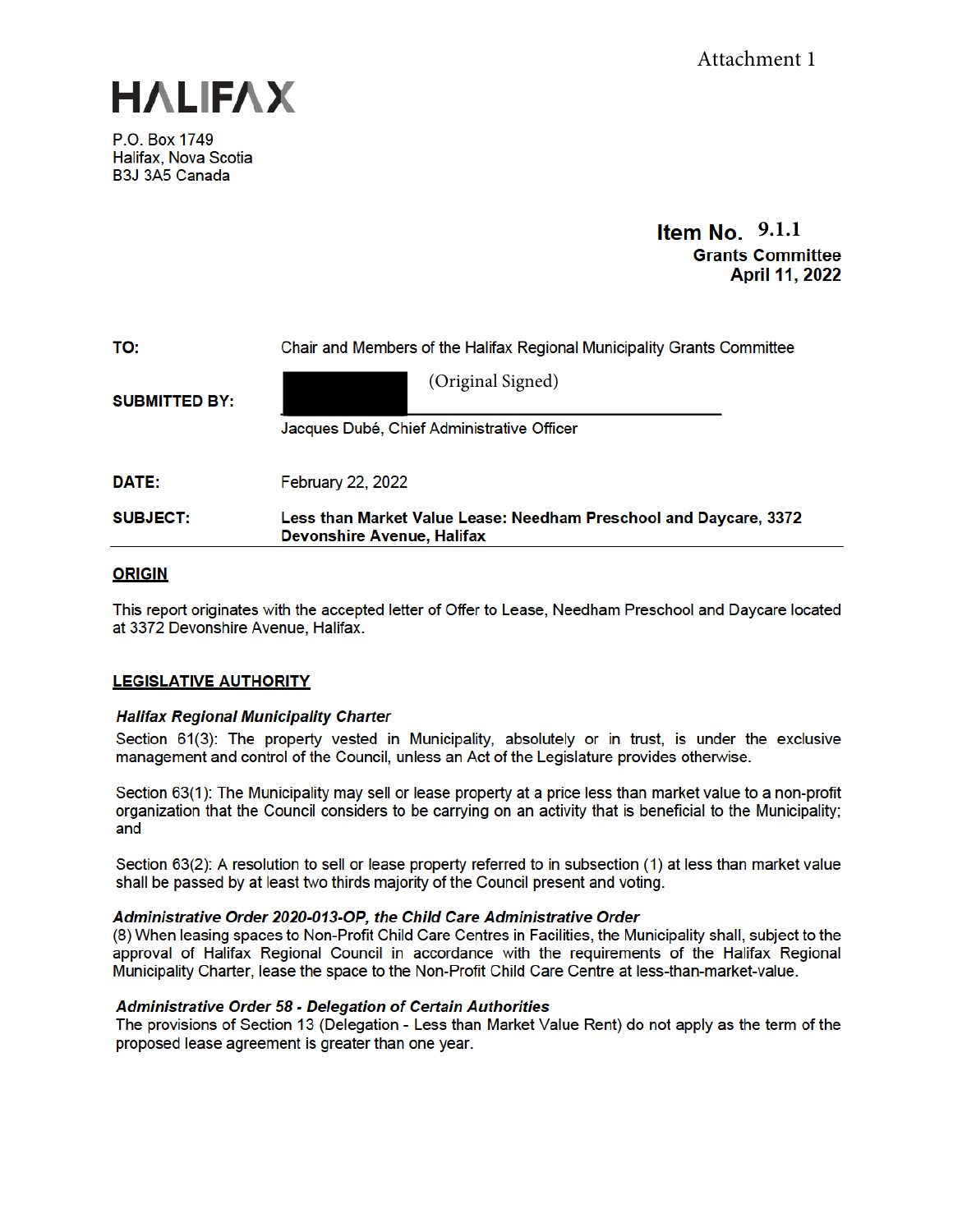## **RECOMMENDATION ON PAGE 2**

#### **RECOMMENDATION**

It is recommended that the Grants Committee recommend that Halifax Regional Council authorize the Mayor and Municipal Clerk to negotiate and enter into a less than market value lease agreement with Needham Preschool and Daycare for the premises located at Needham Community Center, 3372 Devonshire Avenue, Halifax and such lease agreement shall contain key terms and conditions substantially similar to those set out in Table 1 in the discussion section of this report.

## **BACKGROUND**

The former City of Halifax and the Halifax Regional Municipality upon amalgamation provided preschool/daycare services at the Needham Pool & Community Recreation Centre through its Parks and Recreation Services department until 1999 as their mandate had changed, and they ceased to provide daycare services. In efforts to keep the preschool/daycare open at this location, a group of citizens formed a society in February 1999 called Needham Preschool and Daycare and have been operating a preschool and daycare from this location since April 1999.

Since 1999, the Needham Preschool and Daycare have taken the opportunity to sign several less than market value lease agreements with the gross rent ranging from \$1 per annum to \$5 dollars per square foot. In early 2013, staff discussed with the Needham Preschool and Daycare that they would be moved to a market value lease and that the market rate would be in the range of \$17-\$22 dollars per square foot. The market value range was confirmed through a third-party market research survey to be between \$16- \$23 dollars per square foot for comparable properties, HRM determined \$14 dollars per square foot to be the fair market value for this space due to limitations regarding accessibility, parking, operating hours and the mandatory closure of the preschool and daycare if HRM cancels their programs due to weather conditions.

In 2014, HRM made the change to offer them a market value lease agreement for a term of 1 year at a gross rent of \$14 dollars per square foot. This shift was to provide a more equitable gross rent between non-profits located in HRM owned facilities and those which are not. Subsequently in April 2015, the Needham Preschool and Daycare entered into a 5-year term with the gross rent starting at \$14 dollars per square foot and increased annually with year five at \$16 dollars per square foot. The current 2-year lease extension continued their gross rent of sixteen \$16 dollars per square foot and was signed in advance on August 17, 2018. The Needham Preschool and Daycare requested their extension be completed early to provide proof of the requirement of a minimum of a 2 years remaining on their lease for the Space Conversion Grant which they applied for through the Department of Education and Early Childhood Development. This grant was to assist with the costs associated with the small renovations required to have their license revised to change the capacity from 55 to 56 children and the age range from 3 years to 18 months.

The Needham Pool & Community Recreation Centre is scheduled to be replaced with a new facility and is anticipated to be ready for occupancy in April 2028, as outlined in the 2022-2023 draft Capital Plan. The current facility will remain operational until the new facility is complete on the site across the street which will eliminate the need for swing space during construction. With the above noted timeline, staff are confident that a 5-year lease agreement with the Needham Preschool and Daycare will not have an impact on the closure of the Needham Pool & Community Recreation Centre when the new facility is completed.

The purpose of *Administrative Order 2020-013-OP, the Child Care Administrative Order* on November 17, 2020, is to outline a process to prioritize the inclusion of child care centres within facilities owned by the Municipality when excess space is available and, further, when leasing spaces to non-profit child care centres in HRM-owned facilities, the Municipality shall, subject to the approval of Halifax Regional Council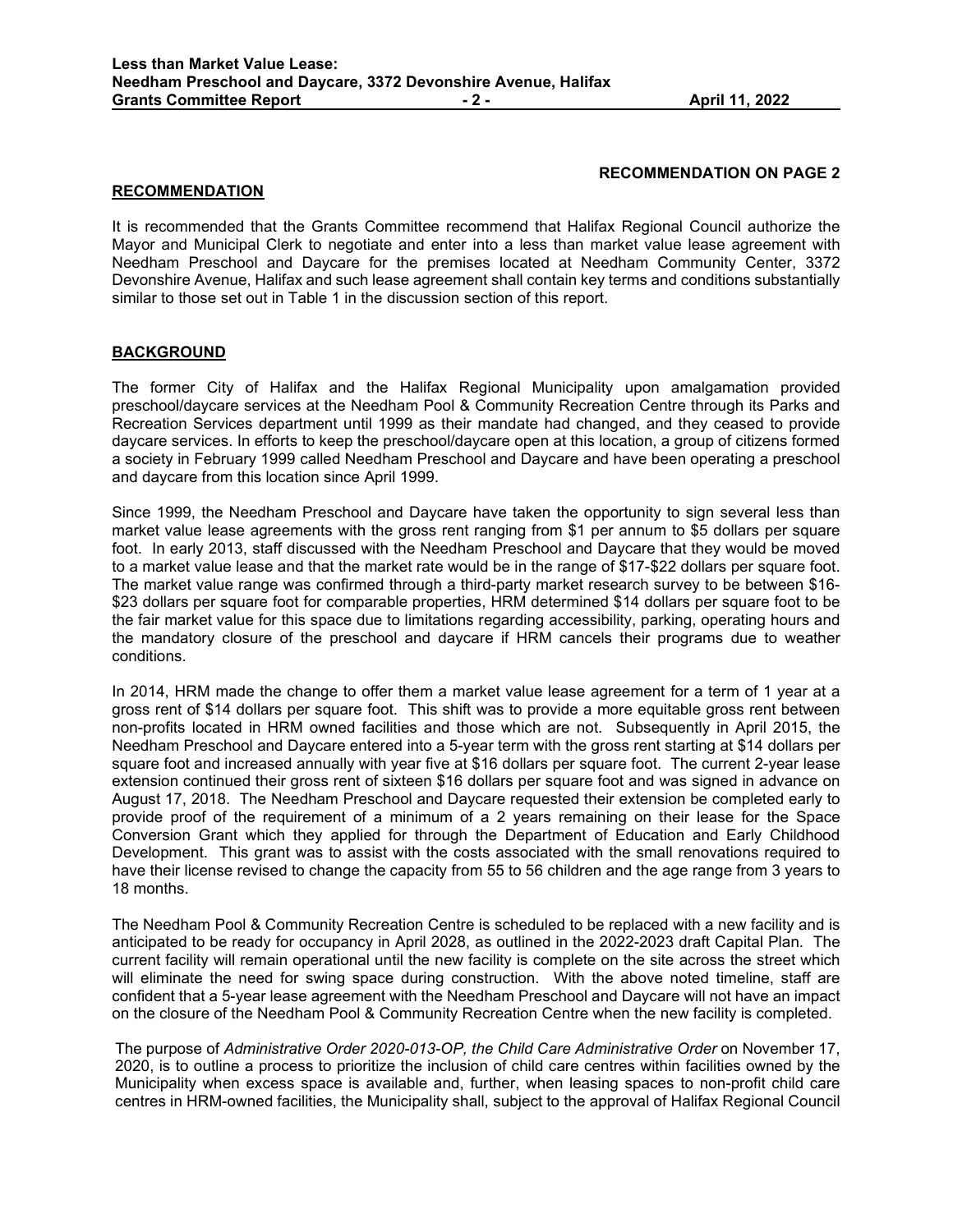in accordance with the requirements of the Halifax Regional Municipality Charter, lease the space to the Non-Profit Child Care Centre at less-than-market-value. Given this, staff are negotiating a less than market value lease with the Needham Preschool and Daycare as the current lease expires on March 31, 2022.

As the less than market value lease is greater than 1 year in duration, the approval and signing authorities set forth in Administrative Order 58 - Delegation of Certain Authorities do not apply. As a result, the Mayor and Clerk are the appropriate signatories for this lease.

### **DISCUSSION**

In February 2022, an Offer to Lease was sent to the Needham Preschool and Daycare for a less than market value lease agreement for a 5-year term commencing on April 1, 2022 and expiring on March 31, 2027. The proposed gross rent structure is consistent with other less than market agreements HRM has in place for non-profit daycare/preschool/childcare tenants located in HRM-owned facilities. The offer was accepted by the Needham Preschool and Daycare on February 9, 2022.

The new Federal Secretariat on Early Learning and Child Care is to build a Canada-wide, community-based system of childcare with access to high quality, affordable, flexible and inclusive early learning and childcare. The associated federal funding to provinces and territories is intended to achieve many goals including a 50% reduction in average fees for regulated learning and childcare by the end of 2022 and an average of \$10 per day by 2025 to 2026 for all regulated childcare spaces in Canada. The financial impact of this model on the Needham Preschool and Daycare's revenue is yet to be determined.

The Needham Preschool and Daycare is responsible for its proportionate share of the property tax plus HST. The Needham Preschool and Daycare currently receives tax relief through the Administrative Order 2014-001-ADM Tax Relief to Non-Profit Organizations. Each year the Needham Preschool and Daycare is required to submit a confirmation form and must meet the renewal requirements to remain in the tax relief program.

The key terms and conditions that staff will seek to have included in the less than market value lease with the Needham Preschool and Daycare are outlined in Table 1.

| $\cdots$<br><b>Key Lease Terms and Conditions</b> |                                                   |  |  |
|---------------------------------------------------|---------------------------------------------------|--|--|
| <b>Property Addresses</b>                         | 3372 Devonshire Avenue, Halifax (PID 00104554)    |  |  |
| Landlord                                          | <b>Halifax Regional Municipality</b>              |  |  |
| <b>Tenant</b>                                     | Needham Preschool and Daycare                     |  |  |
| <b>Premises</b>                                   | Approximately 2,068 square feet of space          |  |  |
| Term                                              | Five (5) years (April 1, 2022 to March 31, 2027). |  |  |
| <b>Commencement Date</b>                          | April 1, 2022                                     |  |  |
| <b>Use</b>                                        | Operation of a preschool and daycare              |  |  |

Table 1: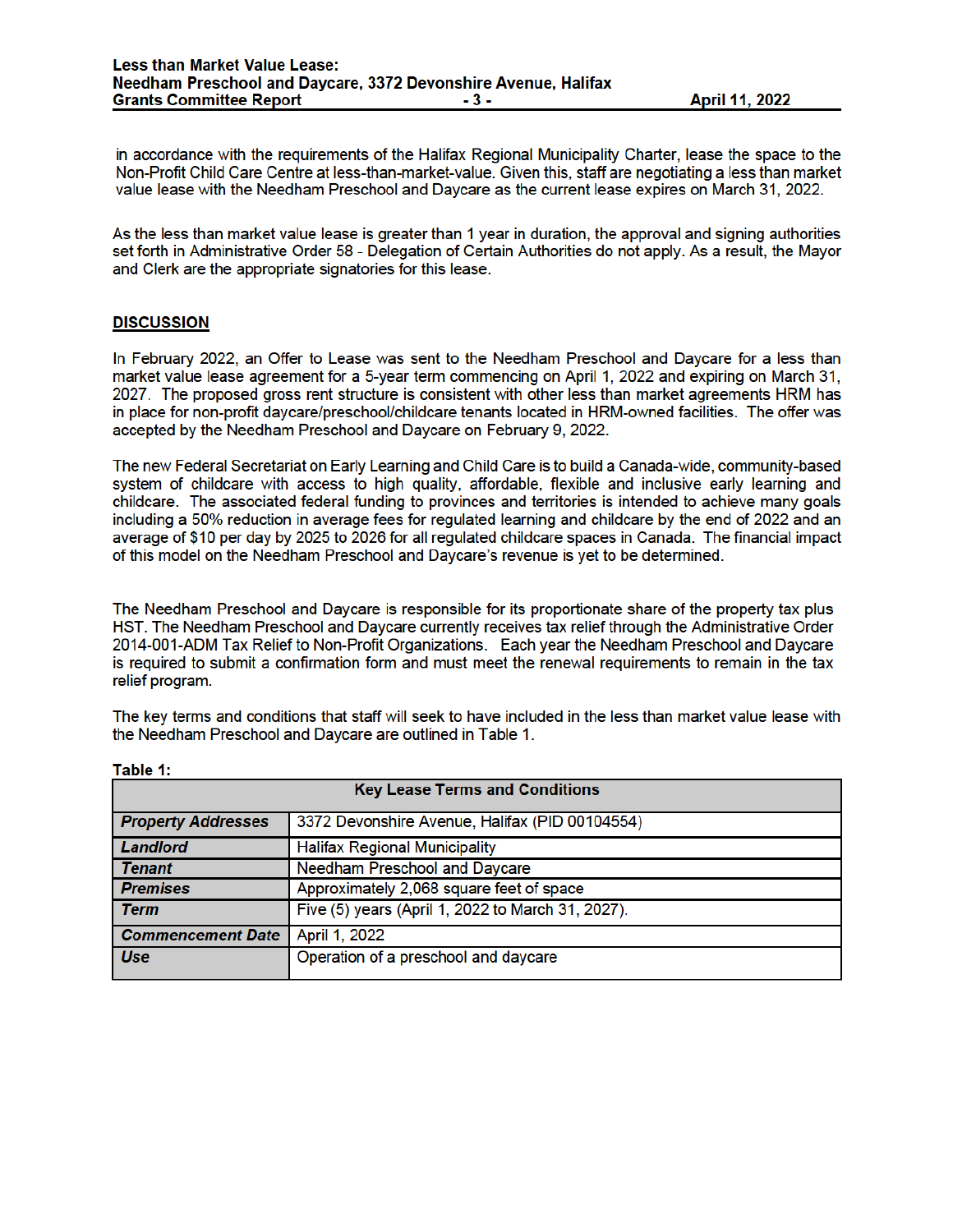| <b>Gross Rent</b>           | Year 1 (April 1, 2022 - March 31, 2023) \$6.00 per square foot,<br>\$12,408.00+HST/per annum, payable monthly \$1,034.00+HST/per month                     |  |  |  |
|-----------------------------|------------------------------------------------------------------------------------------------------------------------------------------------------------|--|--|--|
|                             |                                                                                                                                                            |  |  |  |
|                             | Year 2 (April 1, 2023 - March 31, 2024) \$6.25 per square foot,                                                                                            |  |  |  |
|                             | \$12,925.00+HST/per annum, payable monthly \$1,077.08+HST/per month                                                                                        |  |  |  |
|                             | Year 3 (April 1, 2024 - March 31, 2025) \$6.50 per square foot,                                                                                            |  |  |  |
|                             | \$13,442.00+HST/per annum, payable monthly \$1,120.17+ HST/per month                                                                                       |  |  |  |
|                             | Year 4 (April 1, 2025 - March 31, 2026) \$6.75 per square foot,                                                                                            |  |  |  |
|                             | \$13,959.00+HST/per annum, payable monthly \$1,163.25+ HST/per month                                                                                       |  |  |  |
|                             | Year 5 (April 1, 2026 – March 31, 2027) \$7.00 per square foot,                                                                                            |  |  |  |
|                             | \$14,476.00+HST/per annum, payable monthly \$1,206.33+ HST/per month                                                                                       |  |  |  |
| <b>Additional Rent</b>      | All other amounts payable by the Tenant to the Landlord except Rent whether<br>or not specifically designated as Additional Rent.                          |  |  |  |
| <b>Property Taxes</b>       | The tenant shall be responsible for any applicable property taxes levied upon                                                                              |  |  |  |
|                             | the property due to this agreement. The Tenants proportionate share of the<br>property taxes plus HST will be invoiced to the Tenant as they fall due.     |  |  |  |
| <b>Utilities</b>            | The Tenant will be responsible for phone, internet, cable, tenant intrusion                                                                                |  |  |  |
|                             | alarms for the Premises (if any) and any other utility expenses related to their                                                                           |  |  |  |
|                             | operations excepting those in which the Landlord is responsible.                                                                                           |  |  |  |
|                             | The Landlord will be responsible for all water, sewer, electrical, HVAC (if any),                                                                          |  |  |  |
|                             | and heating expenses.                                                                                                                                      |  |  |  |
| <b>Tenant</b>               | The Tenant shall be responsible for all the interior cleaning of the Premises;                                                                             |  |  |  |
| <b>Responsibilities</b>     | source separation of garbage, recycling and compost which is to be taken to                                                                                |  |  |  |
|                             | the outside bins; maintenance/repairs/replacements to Tenant owned<br>appliances, furniture, fixtures and equipment; false alarm charges; monthly          |  |  |  |
|                             | inspections of the Premises; and any required upgrades to the Building's or                                                                                |  |  |  |
|                             | Premises' systems in order to accommodate the Tenant's programming                                                                                         |  |  |  |
|                             | requirements.                                                                                                                                              |  |  |  |
| <b>HRM Responsibilities</b> | The Landlord is responsible for the operations of the building including capital                                                                           |  |  |  |
|                             | and structural repairs, general repairs and maintenance to the Building,<br>Property and Common Areas; life and safety system inspections; inspections     |  |  |  |
|                             | and replacements of emergency lights and exit lights; garbage and recycling                                                                                |  |  |  |
|                             | removal from property; pest control; landscaping and ground maintenance;                                                                                   |  |  |  |
|                             | snow and ice control and removal for the property and Building including,                                                                                  |  |  |  |
|                             | entrances/exits, walkways and parking lot; maintenance, repairs and                                                                                        |  |  |  |
|                             | replacement of playground equipment; and general repairs and maintenance                                                                                   |  |  |  |
| <b>Insurance</b>            | to the Premises including the replacement of light bulbs in the Premises.<br>Commercial General Liability in the amount no less than \$5,000,000 including |  |  |  |
|                             | content insurance, and Director's and Officer's Liability Insurance. Halifax                                                                               |  |  |  |
|                             | Regional Municipality is to be on the policies as additional named insured.                                                                                |  |  |  |
|                             | The Tenant's policy shall contain a waiver of subrogation rights.                                                                                          |  |  |  |
|                             |                                                                                                                                                            |  |  |  |
|                             | The Tenant will provide the Landlord with a Certificate of Insurance evidencing                                                                            |  |  |  |
|                             | proof of all required coverage upon the signing of the agreement.                                                                                          |  |  |  |
| <b>Early Termination</b>    | Either party shall have the option to terminate this agreement upon providing 6                                                                            |  |  |  |
| <b>Condition</b>            | months written notice to the other party at any time and for any reason.<br>The Tenant accepts the premises on an "as is" basis.                           |  |  |  |
|                             |                                                                                                                                                            |  |  |  |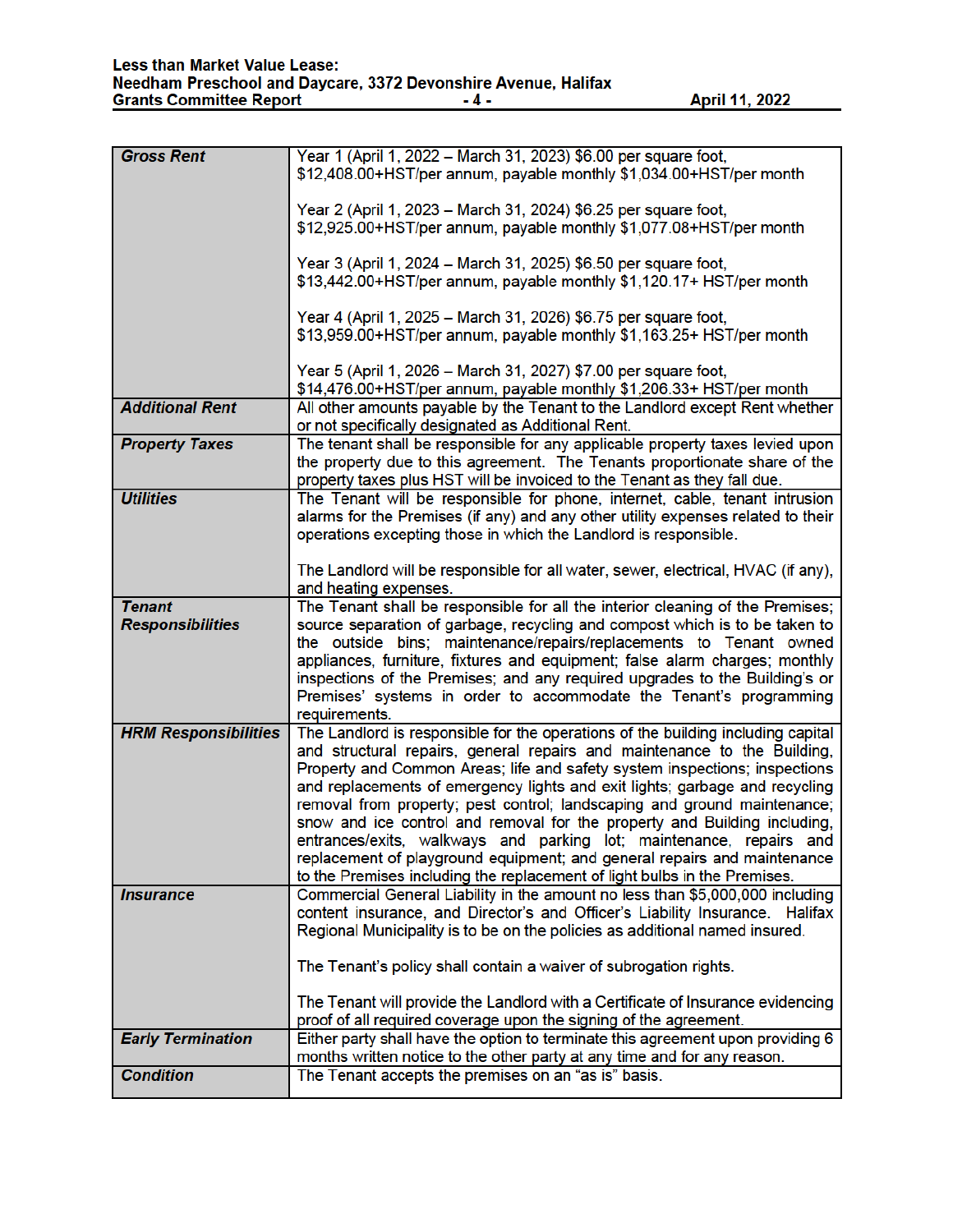| <b>Playground</b>      | The playground is non-exclusive to the Tenant as it is for public use.                                                                                                                                                                                                                                                                                                                                                                            |  |  |  |
|------------------------|---------------------------------------------------------------------------------------------------------------------------------------------------------------------------------------------------------------------------------------------------------------------------------------------------------------------------------------------------------------------------------------------------------------------------------------------------|--|--|--|
| <b>Parking</b>         | The parking area is non-exclusive to the Tenant as it is for public use. There<br>are no parking spaces designated to the Tenant.                                                                                                                                                                                                                                                                                                                 |  |  |  |
| <b>Security</b>        | The Needham Recreation Centre doors shall remain locked at all times until<br>appropriate HRM staff are present at the front desk. The Tenant may allow<br>supervised access via a camera and buzzer system. When HRM staff are not<br>present, it is the responsibility of the Tenant to ensure that the building is kept<br>secure at all times. This is for the safety of all individuals as well as to<br>safeguard the assets of HRM.        |  |  |  |
| <b>Special Clauses</b> | If the Landlord cancels its programs and services in the Building or on the<br>Property, or closes the Building during, prior to, or after, inclement weather or<br>other temporary safety measure, the Tenant shall also cease its operations at<br>the Premises until such time as the Landlord advises the Premises may re-<br>open. For such temporary closures of the Building, the Tenant shall not be<br>entitled to an abatement of Rent. |  |  |  |
|                        | If, for a particular time period, the Landlord is required to close, reduce<br>operations, restrict access or chooses to close the Building and/or the Property<br>as a result of any health or safety requirements, then the Tenant shall also be<br>required to close, or restrict access, during that time period, unless otherwise<br>permitted in writing by the Landlord.                                                                   |  |  |  |

### **FINANCIAL IMPLICATIONS**

The market value base rent was established by using the Regional Rental Rates Reference Guide prepared by Cushman & Wakefield, which was further adjusted to compensate for the subject property being considered moderately below a Class "C" building to bring the base rent to \$9 per square foot and the operating cost is estimated at \$7 per square foot. The table below is a breakdown of the market value rent, the proposed rent and the rent difference, referred to as the operating grant, per annum for the entire 5-year term.

| <b>Duration</b>                 | <b>Market Value</b><br>Base Rent \$9 per sq. ft. &<br>Operating Cost \$7 per sq. ft.<br>(total \$16 per sq. ft.) | <b>Proposed</b><br>Less than<br><b>Market Value</b><br>Rent | <b>Operating</b><br>Grant |
|---------------------------------|------------------------------------------------------------------------------------------------------------------|-------------------------------------------------------------|---------------------------|
| Base Rent - First year (22/23)  | \$33,088                                                                                                         | \$12,408                                                    | \$20,680                  |
| Base Rent - Second Year (23/24) | \$33,088                                                                                                         | \$12,925                                                    | \$20,163                  |
| Base Rent - Third Year (24/25)  | \$33,088                                                                                                         | \$13,442                                                    | \$19,646                  |
| Base Rent - Fourth Year (25/26) | \$33,088                                                                                                         | \$13,959                                                    | \$19,129                  |
| Base Rent - Fifth Year (26/27)  | \$33,088                                                                                                         | \$14,476                                                    | \$18,612                  |

The annual rent of \$12,408 plus HST for the first year of the term and subsequent years will be deposited into Parks and Recreation Operating Account D510-5102.

The value of the operating grant being considered with HRM leasing the space at less than market value is \$98,230 over the term of the lease.

Given the provisions of the Childcare Administrative Order, which govern Regional Council's ability to approve less than market value leases for childcare centres, with the approval of the recommendations